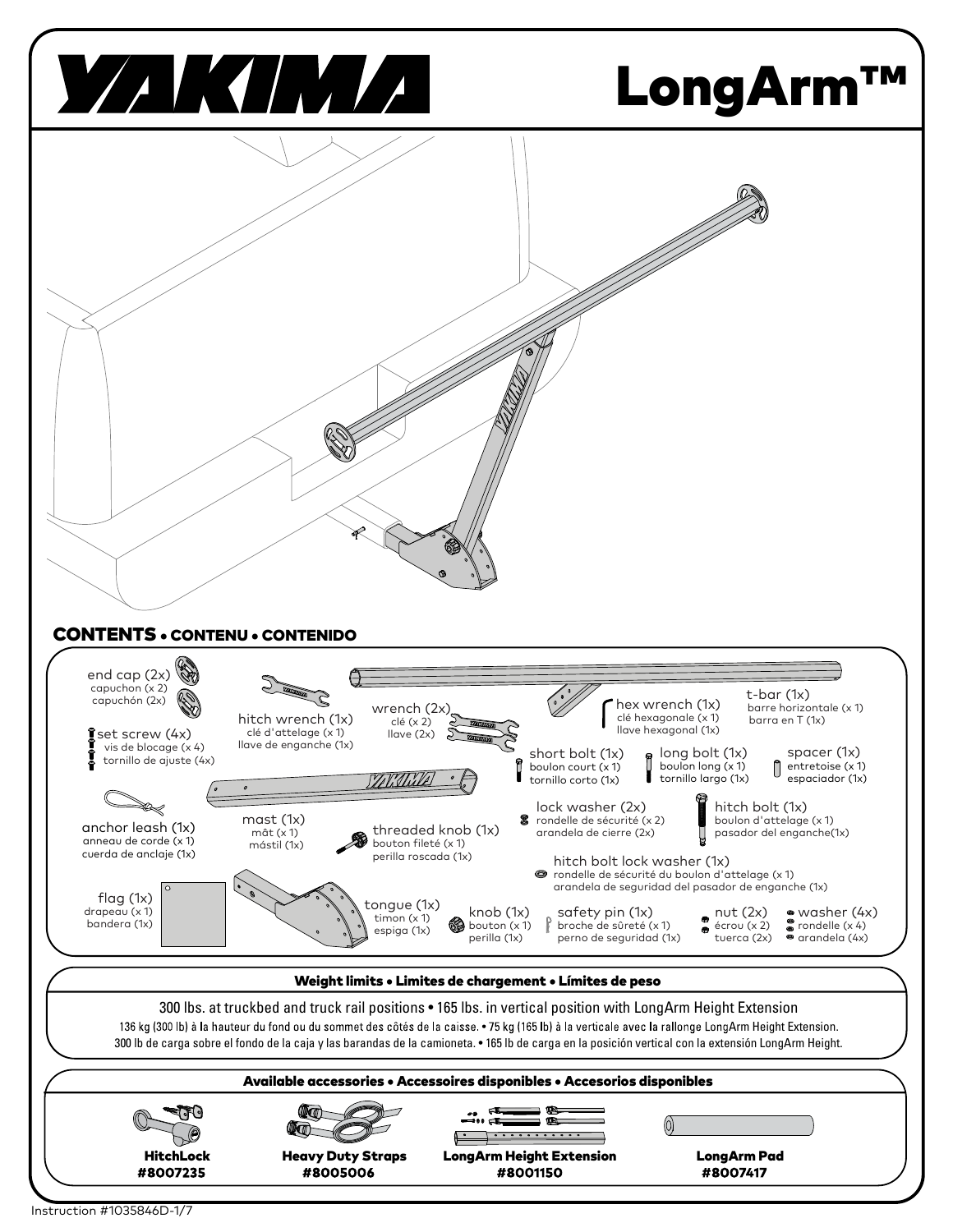## ASSEMBLE & INSTALL • ASSEMBLAGE ET INSTALLATION • ARMADO E INSTALACIÓN

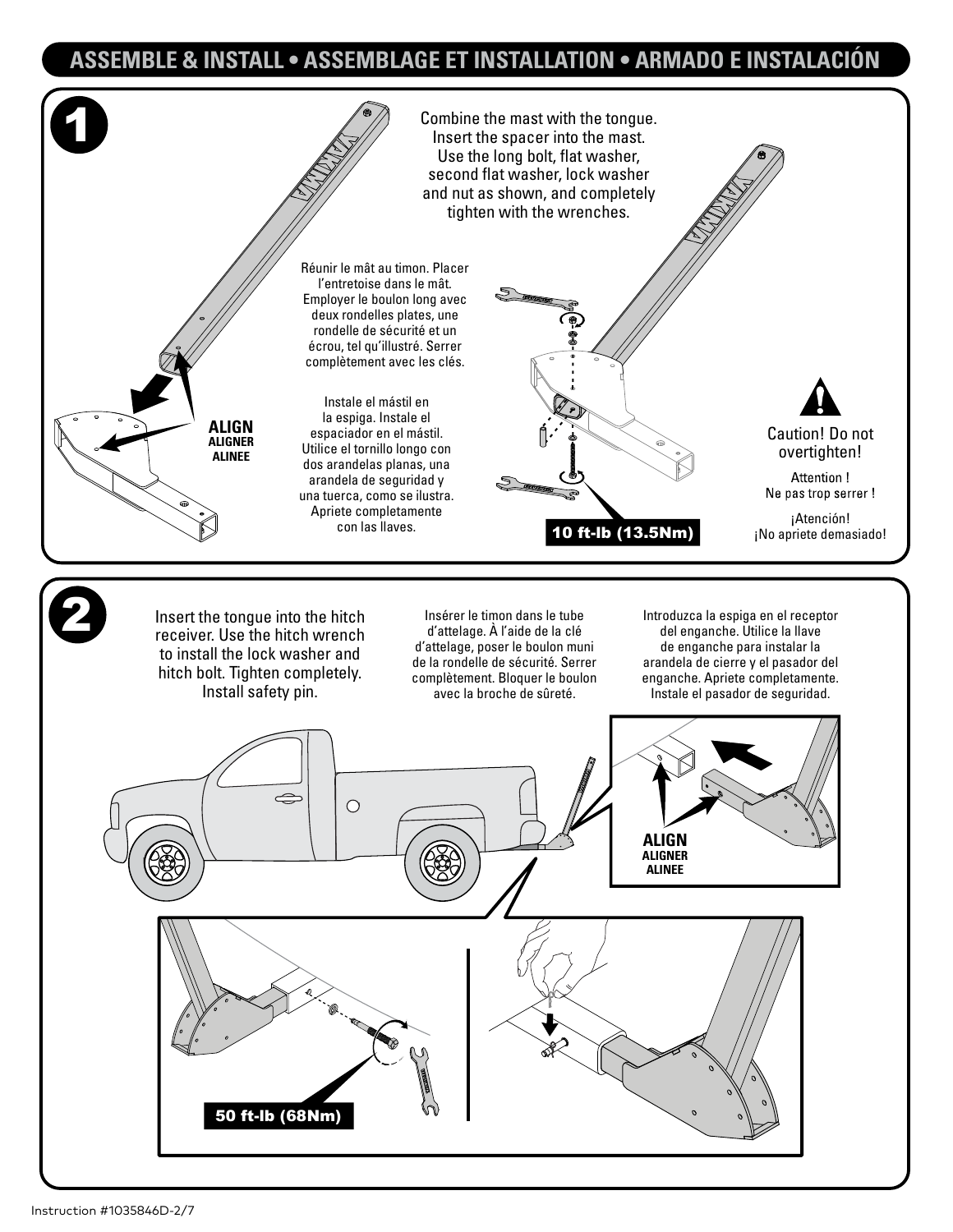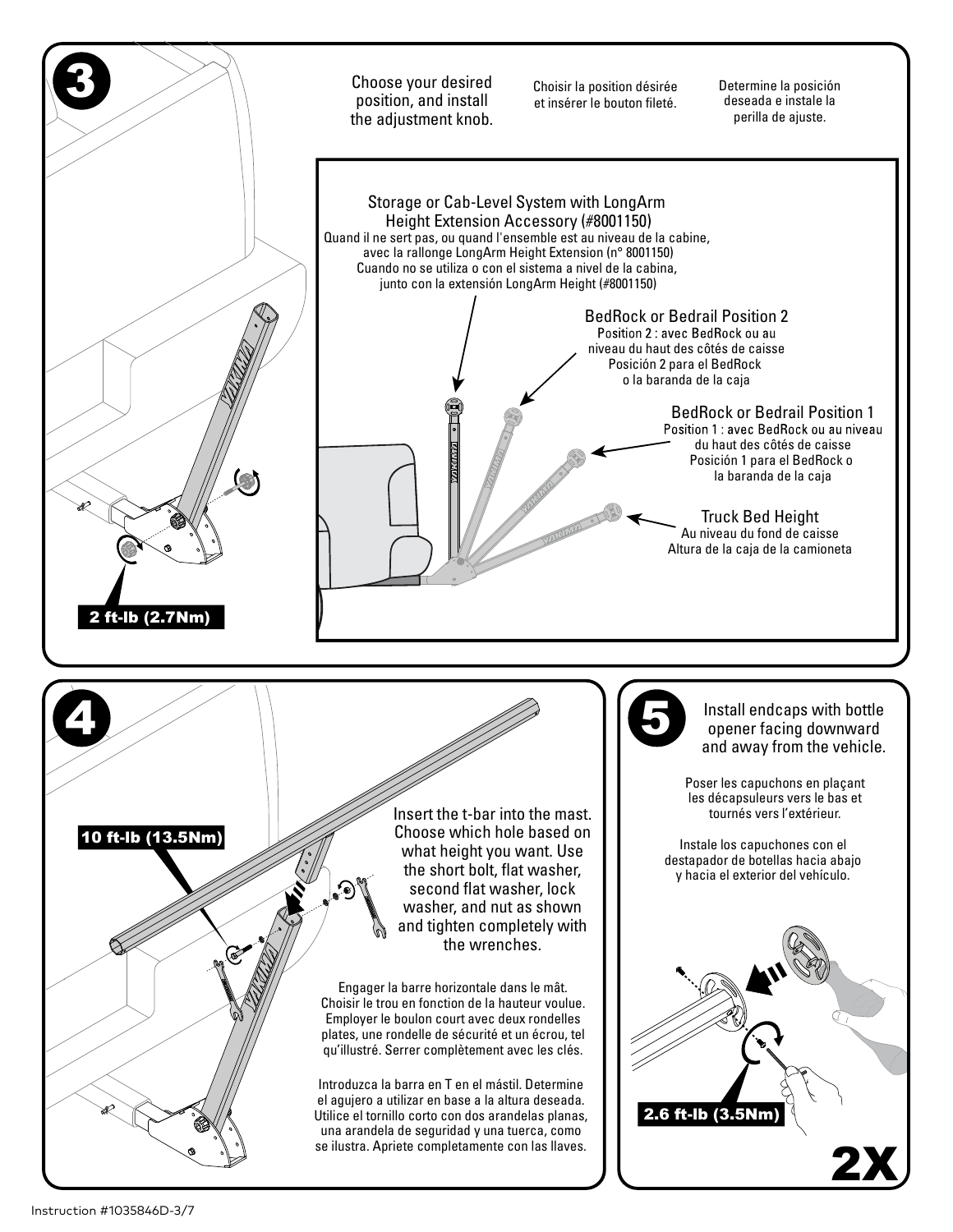# **LOADING . CHARGEMENT . CARGA**

## **General guidelines**

Center the load. All loads must be tied down. Straps are sold separately. Tie down directly to the t-bar (most secure), or use endcaps as tie down points. Mast can be used to anchor around. Secure loose strap ends. Attach the included flag to the end of the load.

### **Consignes générales**

Centrer la charge. Les charges doivent toujours être arrimées. Les sangles se vendent à part. De préférence, amarrer la charge directement à la barre horizontale, ou encore aux capuchons. On peut amarrer la charge autour du mât. Ranger l'excédent des sangles. Fixer le drapeau inclus au bout de la charge.

### **Directivas generales**

La carga debe quedar centrada. Todas las cargas deben estar atadas. Las correas se venden por separado. Amarre la carga directamente a la barra en T (más seguro), o utilice los capuchones como puntos de amarre.

El mástil se puede utilizar como pieza de amarre. Asegure los extremos sueltos de las correas. Ate la bandera provista al extremo de la carga.



Tie boat to secure point on truck to prevent window damage.

Amarrer l'embarcation solidement au camion pour éviter d'endommager la fenêtre arrière.

Ate la embarcación en la caja de la camioneta en una posición que evite dañar la ventanilla trasera.



Use the anchor leash to secure the flag to the end of your load.

Utiliser l'anneau de corde pour fixer le drapeau au bout de la charge.

Utilice la cuerda de anclaje para asegurar la bandera en el extremo de la carga





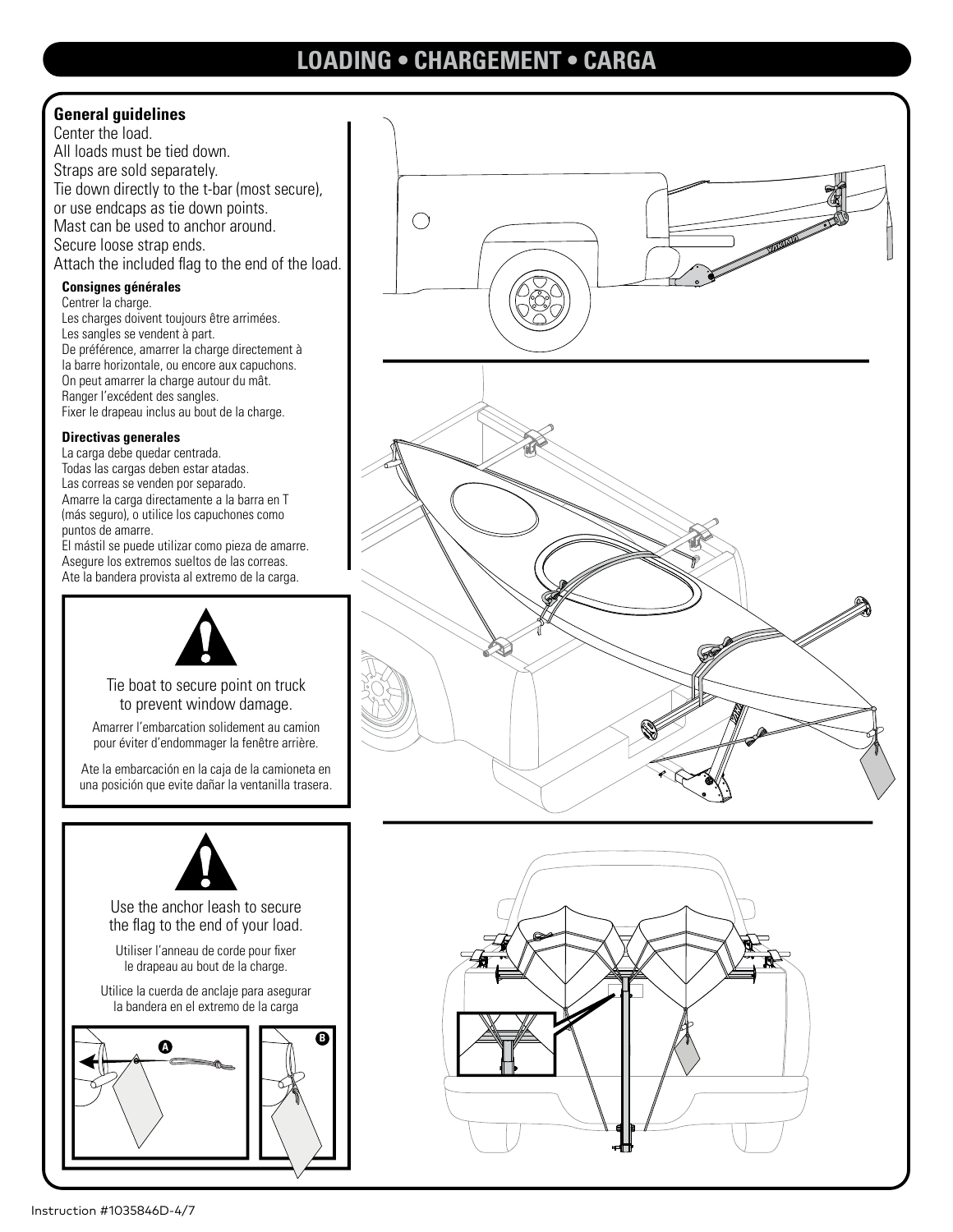# **MAINTENANCE • ENTRETIEN • MANTENIMIENTO**

Use non-water soluble lubricant on screws. Use a soft cloth with water and mild detergent to clean the product.

Appliquer un lubrifiant non soluble à l'eau sur les boulons. Nettover le produit avec un chiffon doux, de l'eau et un savon doux.

Utilice un lubricante no soluble en agua para los tornillos. Utilice un paño blando con aqua y detergente suave para limpiar el producto.

# **WARNING • AVERTISSEMENT • ADVERTENCIA**



Be sure all hardware is secured according to instructions. Attachment hardware can loosen over time. Check before each use, and tighten if necessary.

S'assurer que le montage est solide et conforme aux instructions. Les dispositifs de fixation peuvent se desserrer à la longue. Les inspecter avant chaque utilisation et les resserrer au besoin.

Cerciórese de que el montaje esté hecho según las instrucciones. Las piezas de montaje pueden aflojarse con el tiempo. Verifique antes de cada uso y ajuste si es necesario.

# **IMPORTANT! • ¡IMPORTANTE!**

**EAD ME FIRST!** 

Be sure to read all the warnings and warranty information contained in the insert accompanying these instructions!

S'assurer de lire les avertissements et les renseignements sur la garantie figurant sur le feuillet qui accompagne ces instructions!

¡Asegúrese de leer toda la información sobre las advertencias y la garantía que acompañan estas instrucciones!

# **WEIGHT LIMITS • LIMITES DE CHARGEMENT • LÍMITES DE PESO**

300 lbs. at truckbed and truck rail positions. 165 in vertical position with LongArm Height Extension accessory.

136 kg (300 lb) à la hauteur du fond ou du sommet des côtés de la caisse. 75 kg (165 lb) à la verticale avec la rallonge LongArm Height Extension.

300 lb de carga sobre el fondo de la caja y las barandas de la camioneta. 165 lb de carga en la posición vertical con la extensión LongArm Height.

**Check the Yakima Fitlist, or** go to fitlookup.yakima.com for your roof's weight limit.

**Consulter la liste de compatibilité** ("Fitlist") Yakima ou encore le site fitlookup.yakima.com, pour connaître la limite de chargement du toit du véhicule. Verifique la Hoja de compatibilidad o vaya al sitio fitlookup yakima.com para conocer el límite de peso del techo de su vehículo.

# **LONG LOADS . CHARGES LONGUES . CARGAS LARGAS**



Any load extending over the windshield (except luggage boxes) must be secured to both the front and rear of the vehicle, in addition to the rack. Failure to do so can result in property damage, personal injury or death.



Une charge qui dépasse au-dessus du pare-brise (sauf une caisse de transport) doit obligatoirement être arrimée à l'avant et à l'arrière du véhicule, en plus du porte-bagage, sous peine de risquer de provoquer des dommages, des blessures ou même la mort.



Las cargas que sobresalen del parabrisas (excepto las cajas para equipaje) deben amarrarse a las partes delantera y trasera del vehiculo, así como al portaequipaje. De no hacerlo, se pueden ocasionar daños a la propiedad, lesiones o incluso la muerte.

## KEEP THESE INSTRUCTIONS! CONSERVER CES INSTRUCTIONS **CONSERVE ESTAS INSTRUCCIONES!**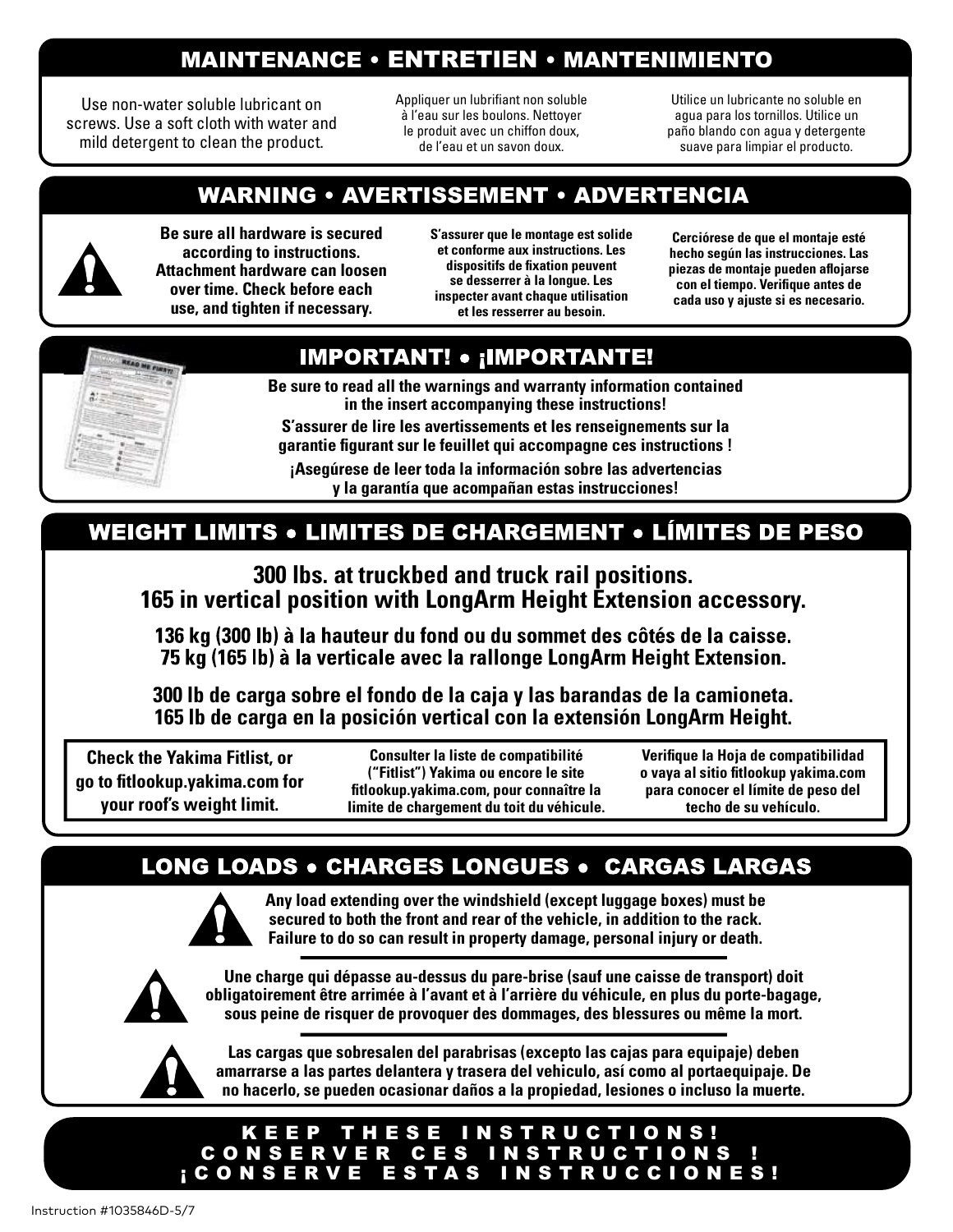#### **IMPORTANT WARNINGS** EN

#### **Rack Installation**

Inadequately secured loads and incorrectly mounted roof racks and accessory racks can come loose during travel and cause serious accidents! Therefore, installation, handling and use must be carried out in accordance with product and vehicle instructions.

In addition to these instructions, review the mounting instructions for the roof rack accessories and the operating instructions of the vehicle.

These instructions should be kept together with the vehicle's operating instructions and carried in the vehicle when in use and en route.

For roof racks that do not specify the distance between the front and rear crossbars, the distance shall be at least 24 inches or as large as possible. Please note that changes (e.g. additional drill holes) to the base rack's attachment system are not permissible.

Check attachment hardware and load for tight fit and function:

- Before the start of any journey.
- After driving a short distance (30 miles or 30 minutes) following rack or load install.
- At regular intervals on longer journeys, or on bad terrain.
- After interruption of a journey during which the vehicle was left unsupervised (check for damage due to outside intervention).

### **Rack Loading**

Do not exceed the maximum load specified for the roof rack, accessory rack or the maximum load recommended by the vehicle manufacturer. Max Roof Load = weight of roof rack + weight of accessory racks + weight of load.

The roof rack or accessory rack may not project over the gutter. For cars without gutters over the outer edge, refer to local or national regulations.

Load shall be uniformly distributed with the lowest possible center of gravity.

Load should not substantially extend beyond the loading surface of the roof rack.

#### **Vehicle Driving and Regulations**

The speed driven must be suited to the load transported and to official speed limits. In the absence of any speed limits, we recommend a maximum speed of 80 mph (130 km/h).

When transporting any load, the speed of the vehicle must take into account all conditions such as the state of the road, the surface of the road, traffic conditions, wind, etc. Vehicle handling, cornering, braking and sensitivity to side winds will change with the addition of roof top loads.

Off-road driving is not recommended and could result in damage to your vehicle or your gear.

#### <u> Maintenance</u>

The accessory rack should be carefully cleaned and maintained, particularly during the winter months. Use only a solution of water and standard car wash liquid without any alcohol, bleach or ammonium additives

Periodically inspect accessory rack for damage. Replace lost, damaged or worn parts. Use only original spare parts obtained from a stocking specialist, dealer or manufacturer.

Any changes made to the roof racks and accessory racks as well as the use of spare parts or accessories other than those supplied by the manufacturer will lead to the lapsing of the manufacturer's warranty and liability for any material damage or accidents. You should observe these instructions to the letter and only use the original parts supplied.

In order to replace any lost or defective keys, note the lock and key numbers below and register them at https://explore.yakima.com/warrantyregistration.

#### **AVERTISSEMENTS IMPORTANTS** FR

Pose du porte-bagage<br>Une charge mal arrimée, un porte-bagage de toit, ou encore un de ses accessoires, qui sergient mal installés pourraient se libérer en cours de trajet et provoquer un grave accident ! C'est pourquoi la pose, la manutention et l'utilisation de ce produit doivent être conformes aux instructions visant le produit et le véhicule.

En plus d'observer les présentes instructions, vérifier les instructions visant la pose des accessoires du porte-bagage et les instructions visant le véhicule.

Les présentes instructions devraient être jointes au manuel d'utilisation du véhicule et conservées à bord lors du déplacement.

Dans le cas des porte-bagages dont la distance entre les barres transversales avant et arrière n'est pas spécifiée, cette distance doit être la plus grande possible, mais d'au moins 610 mm. Prière de noter qu'il est interdit d'apporter des modifications au système de montage du portebagage (en perçant des trous supplémentaires, par exemple).

Vérifier la solidité des dispositifs de fixation et l'arrimage de la charge :

- avant de prendre la route ; peu de temps après le départ (50 km ou 30 minutes) si l'on a posé le
- porte-bagage ou si on l'a chargé;
- à intervalles réguliers sur les longs trajets ou en terrain accidenté ; après tout arrêt durant lequel le véhicule a été laissé sans surveillance
- (confirmer l'absence de dommages provoqués par des tiers).

#### Chargement du porte-bagage

Ne pas dépasser la charge maximale spécifiée pour le porte-bagage, l'accessoire de transport ou la charge maximale recommandée par le constructeur du véhicule.

Charge maximale sur le toit = poids du porte-bagage + poids de l'accessoire de transport + poids de la charge.

Le porte-bagage ou l'accessoire de transport ne doivent pas dépasser audelà des gouttières du véhicule. Pour les voitures qui n'ont pas de gouttières au bord extérieur, consulter réglementation locale ou nationale pertinente.

La charge doit être uniformément répartie en gardant le centre de gravité le plus bas possible..

La charge ne doit pas dépasser significativement de la surface de charge de la galerie. Consultez le StVZO (ou la réglementation nationale en vigueur).

#### Conduite du véhicule et réglementation

La vitesse à laquelle on roule doit tenir compte de la charge transportée et des limitations de vitesse. En l'absence de limitation de vitesse, nous recommandons de ne pas dépasser 130 km/h.

Quand on transporte n'importe quelle charge, la vitesse à laquelle on roule doit aussi tenir compte des conditions ambiantes comme l'état de la route, la surface de la route, les conditions de la circulation, le vent, etc. Le comportement du véhicule, sa tenue en virage, son freinage et sa sensibilité aux vents latéraux seront modifiés par l'addition de charges sur le toit.

La conduite hors route n'est pas recommandée et pourrait endommager votre véhicule ou votre matériel.

### **Entretien**

L'accessoire de transport doit être nettoyé et entretenu avec soin, particulièrement durant l'hiver. Pour le nettoyage, n'employer que du savon<br>liquide normal pour automobile et de l'eau, sans ajouter d'alcool, d'eau de Javel ou d'ammonium.

Inspecter l'accessoire de transport régulièrement. Remplacer les pièces nerdues, endommagées ou usées. N'employer que des pièces d'origine, que<br>l'on peut se procurer auprès d'un détaillant ou du fabricant.

Toute modification apportée au porte-bagage ou à l'accessoire de transport,<br>ainsi que l'emploi de pièces ou d'accessoires autres que ceux fournis par le fabricant, annulerait la garantie et la responsabilité du fabricant en cas de dommages matériels ou d'accident. L'utilisateur doit donc respecter les présentes instructions à la lettre et n'employer que les pièces d'origine fournies.

Afin de pouvoir remplacer des clés perdues ou défectueuses, prendre note du numéro de la serrure et des clés ci-dessous et les enregistrer à https://explore.yakima.com/warranty-registration.